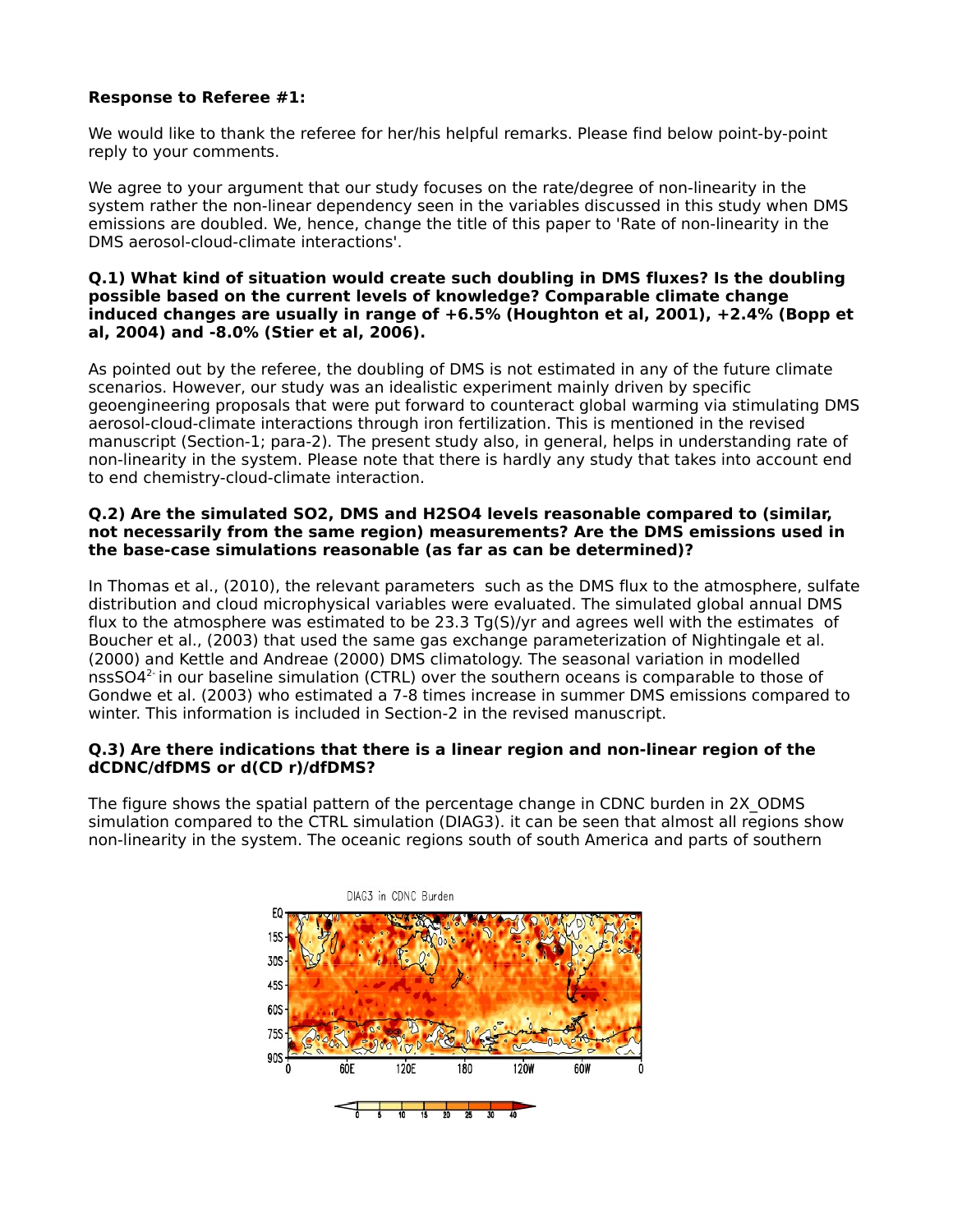most Pacific ocean where DMS emissions are highest (Thomas et al., 2010) correspond to regions of high rate of non-linearity.

### **Q.4) Are there major sinks of OH not included in the simulations? Such as organic emissions from the oceans? How could they influence the non-linearity?**

The complete tropospheric MOZART2 chemistry (Horowitz et al., 2003) is included in the ECHAM5- HAMMOZ model used here. The oxidants of the pollutants in the atmosphere begins in most cases by photolysis or reaction with OH. However, the organic emissions from the oceans are not included in this study. In a study by Wingenter et al., (2004), it is shown that DMS concentrations are 10 times higher than isoprene during an iron fertilization experiment over a patch in the southern oceans. The author also adds that the increase in NHHCs such as isoprene may increase the local lifetimes of short-lived gases such as DMS by competing for OH. We have mentioned this in the revised manuscript (Section-2; para-3).

In the case here where we double the DMS fluxes through a hypothetical fertilization of the oceans, isoprene and organic emissions would also increase and further compete with DMS for oxidation with OH. Even if we cannot quantify it, we can suppose that the rates (2xDMS vs 1xDMS vs noDMS) of SO4 and CDNC formation would further decrease compared to our simulation. However, we have to keep in mind that the marine secondary organic aerosol (SOA) derived by isoprene and other organics oxidation can also act as cloud condensation nuclei (for example, papers by O'Dowd). Isoprene is proposed as the most probable source for SOA (Meskhidze and Nenes, 2006; Roelofs, 2008). More simulations will be needed to quantify the relative contribution of organic emissions to the changes in cloud microphysical properties.

**Q.5) I would also like to see more discussion on other potential non-linearities. Are the overall CDNC, TOA and CD effective radii nonlinearities dominated by the OH? There are many other factors in the the aerosol-cloud processes which could significantly change if the system is perturbed. Examples are: oxidation rates of other pollutants, growth of large particles (resulting in decrease of almost-CCN sized particles), increases in deposition rates of the grown particles, new particle formation, etc. These should be more discussed than actually simulated. Do the authors have a good reason to believe the OH process is the dominating one?** 

This is an important comment. Please note that different factors affect rate of non-linearity in different parts in the cycle of chemistry-aerosol-cloud-climate link. For example, in the chemistry part, reactions with OH undoubtedly have the first order impact on the rate of non-linearity. But, for the aerosol-cloud interaction part, the availability of liquid water in the atmosphere critically important. Our results show that the SO4 production from gas phase oxidation of SO2 is highly non-linear and puts a significant limit to its linear behavior. Since the OH availability is not changed in all the three experiments and since the efficient sinks of OH are CO and CH4, the limited availability for gas phase chemistry should undeniably drive the non-linearity in the system. This is already mentioned in the manuscript (Section-3.1; para 2).

#### **Q.6) The DMS emission rates are strongly dependent on the meteorological conditions. In the simulations done in this work, the model was nudged to ECMWF fields. However, the nudging on my understanding will not produce exactly same meteorological fields due normally every 6h nudging. Do the surface wind fields show strong variability between the simulations (probably not)?**

We would like to point out that monthly DMS sea water concentration climatology is prescribed from the Kettle and Andreae (2000) data base and they are then interpolated for each model time step. As expected by the referee, we investigated surface wind fields between our simulations and found extremely negligible variability. Please note that our 6-hourly wind fields would remain the same in all our three simulations.

### **Q.7) Do the authors consider other boundary conditions of their work as a major influence of the results? These include resolution, period of the study (2000), location of**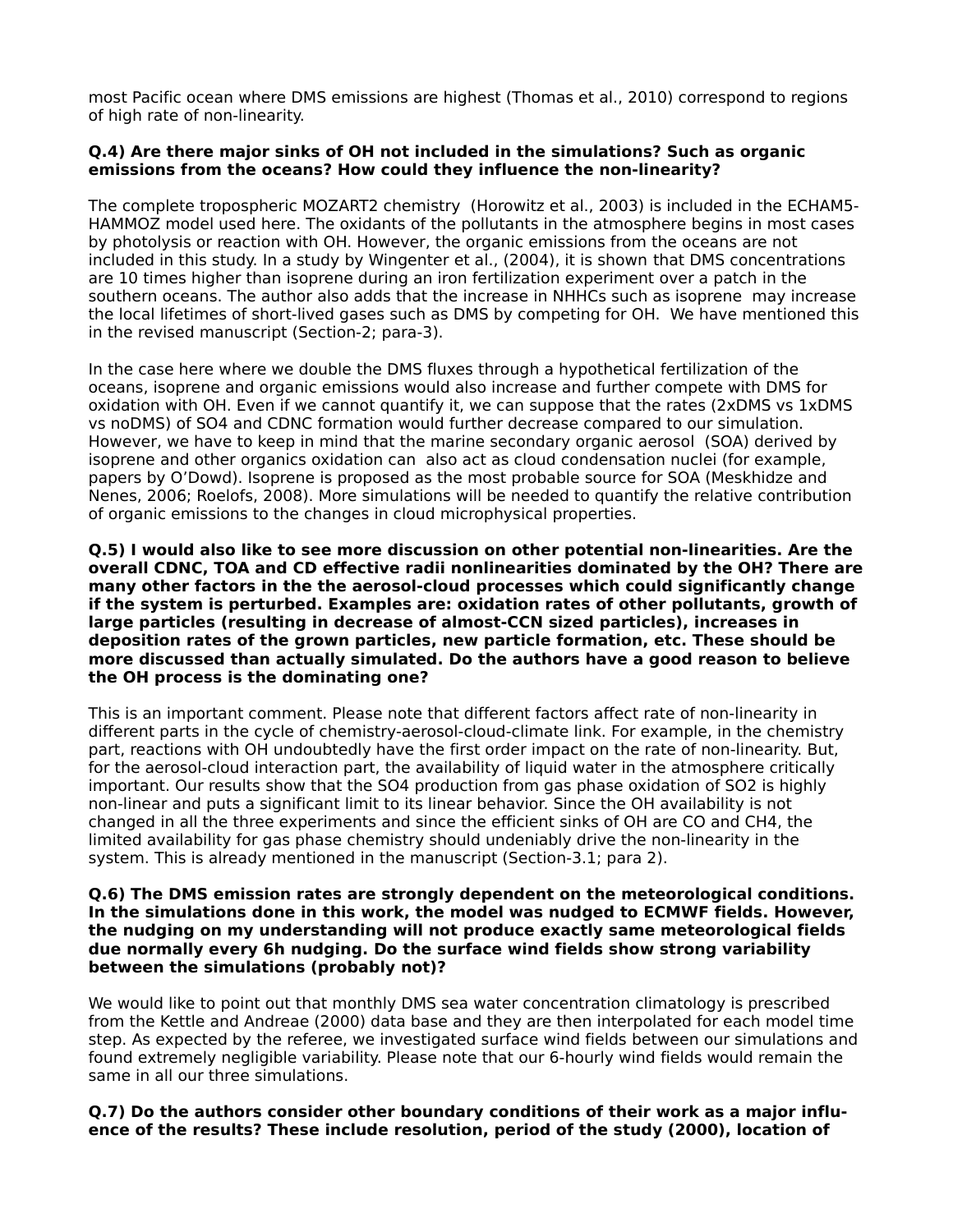### **comparison region (75-30S), relatively old-fashioned new particle formation routine (Vehkamaki, 2002), sea salt emission rates, etc?**

Referee raises an interesting point. It is important to consider how other boundary conditions might influence our results. For regional scale studies, the model resolution will certainly play an important role, but, the large scale statistical features as studied here, will not be significantly influenced. Kettle and Andreae (2000) showed that the interannual variability in DMS solely due to wind speed is up to 10% which is considerably less than the seasonal variability. So, we expect that the DMS climatology should be a good representative of the current climate scenario. Vast amount of literature demonstrates the dominance of DMS emissions in the chosen latitude band of 30-75S based on ground based measurements and satellite data sets (Charlson et al., 1987; Ayres et al., 1997, Shon et al., 2000 and references therein) . Therefore, this is an ideal region to study impacts of DMS emissions and additionally, this region is free from anthropogenic pollutants. We do, however, understand that, new paramterization schemes for particle formation would provide slightly different estimates, but, the impact of such schemes are not yet evaluated in the framework of ECHAM5-HAMMOZ model.

## **Specific comments:**

**Regarding tables: Is there a specific reason why in e.g. Table 1, the row title explanation is given above the column title explanation. This is confusing (and the reason for the arrows?) as the column titles are aligned on the top of the table cell. I would either change the order (parameters // diagnostics) or remove the explanations altogether and explain in the figure caption.**

The first box in the first column now reads as 'Diagnostics' only.

### **Figures have (at least in my PDF) atrocious resolution. They are readable, but should really be given in better format for publication.**

I have submitted the figures in very good resolution in the revised manuscript.

## **References:**

Thomas, M. A., Suntharalingam, P., Pozzoli, L., Rast, S., Devasthale, A., Kloster, S., Feichter, J., and Lenton, T. M.: Quantification of DMS aerosol-cloud-climate interactions using the ECHAM5-HAMMOZ model in a current climate scenario, Atmospheric Chemistry and Physics, 10, 7425–7438, 2010.

Boucher, O., Moulin, C., Belviso, S., Aumont, O., Bopp, L., Cosme, E., von Kuhlmann, R., Lawrence, M. G. ., Pham, M., Reddy, M. S., Sciare2, J., and Venkataraman, C.: DMS atmospheric concentrations and sulphate aerosol indirect radiative forcing: a sensitivity study to the DMS source representation and oxidation, Atmos. Chem. Phys., 3, 49–65, 2003.

Nightingale, P. D., Malin, G., Law, C. S., Liss, A. J. W. P. S., Liddicoat, M. I., Boutin, J., and Upstill-Goddard, R. C.: In situ evaluation of air-sea gas exchange parameterizations using novel conservative and volatile tracers, Global Biogeochemical Cycles, 14, 373–388, 2000.

Kettle, A. and Andreae, M.: Flux of dimethylsulfide from the oceans: A comparison of updated data sets and flux models, Journal of Geophysical Research, 105, 26,793–26,808, 2000.

Wingenter, O. W., Haase, K. B., Strutton, P., Friederich, G., Meinardi, S., Blake, D. R., and Roland, F. S.: Changing concentrations of CO, CH4 , C5 H8 , CH3 Br, CH3 I, and dimethyl sulfide during the Southern Ocean Iron Enrichment Experiments, Proc. Nat. Acad. Sci., 101(23), 8537–8541, 2004.

Horowitz, Larry W.; Stacy Walters, Denise L. Mauzerall, Louisa K. Emmons, Philip J. Rasch, Claire Granier, Xuexi Tie, Jean-François Lamarque, Martin G. Schultz, Geoffrey S. Tyndall, John J. Orlando, Guy P. Brasseur, A global simulation of tropospheric ozone and related tracers: Description and